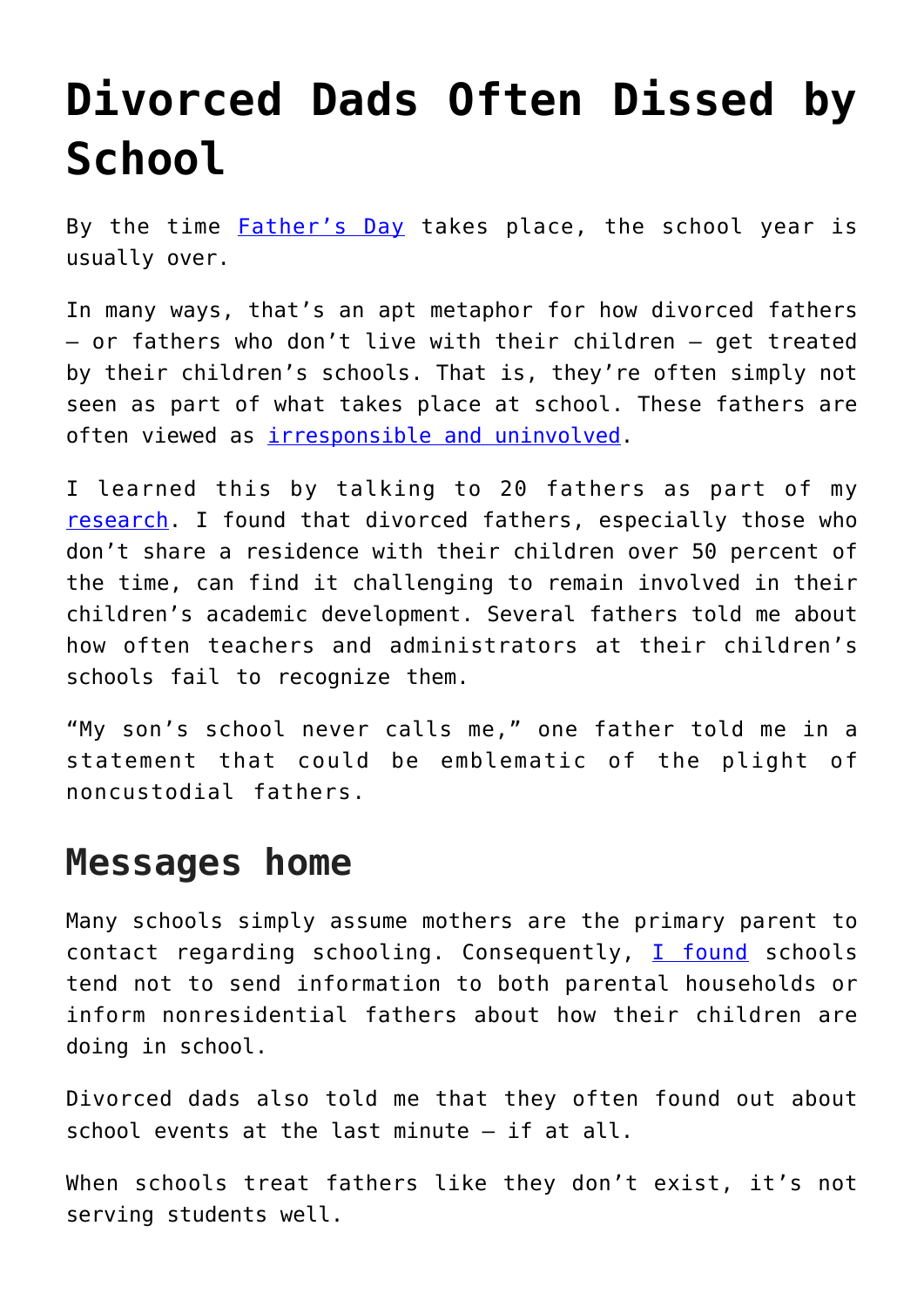## **Academic and social benefits**

When fathers who don't live with their children are involved with their kids' school, the kids are [less likely to repeat a](https://files.eric.ed.gov/fulltext/ED452982.pdf) [grade or be suspended](https://files.eric.ed.gov/fulltext/ED452982.pdf). They are also more likely to [have](https://psycnet.apa.org/record/2015-23320-001) [higher grades](https://psycnet.apa.org/record/2015-23320-001).

Children who have [more involved](http://thripp.com/files/ucf/edp6213/class-10-20151102-ONLINE/castro-et-al-2015.pdf) fathers also tend to be psychologically, cognitively and physically healthier. When fathers take active roles in reading with and to their children, support their academic outcomes and are involved with their schools, children tend to graduate high school and have financial stability as adults.

The difference that involved fathers make begins early. For instance, children with fathers who [spoke more words](https://flp.fpg.unc.edu/about-flp) while reading to them as children grew up to have stronger vocabulary and math skills compared to peers whose fathers spoke less.

Fathers can also *[disrupt](https://www.taylorfrancis.com/books/e/9781410603500/chapters/10.4324/9781410603500-14)* some of the negative influences in the community – such as crime, dropping out of school and earning less money – when they are more involved in their children's education.

Being involved in children's education is even more [critical](https://journals.sagepub.com/doi/pdf/10.1177/0042085914525789) for children of color as compared to white children because of systematic racism some parents of color experience.

Father involvement may be especially [important](https://onlinelibrary.wiley.com/doi/abs/10.1111/j.1741-3729.2006.00402.x) for Latino boys' academic motivation. Similarly, children of African American fathers who have high academic expectations are often more academically successful as a result.

This benefit can exist whether they share the same residences with their children or not.

Divorced mothers face challenges, too. When couples divorce, [mothers](https://steinhardt.nyu.edu/scmsAdmin/media/users/lec321/Sirin_Articles/Sirin_2005.pdf) become less involved in their children's schooling,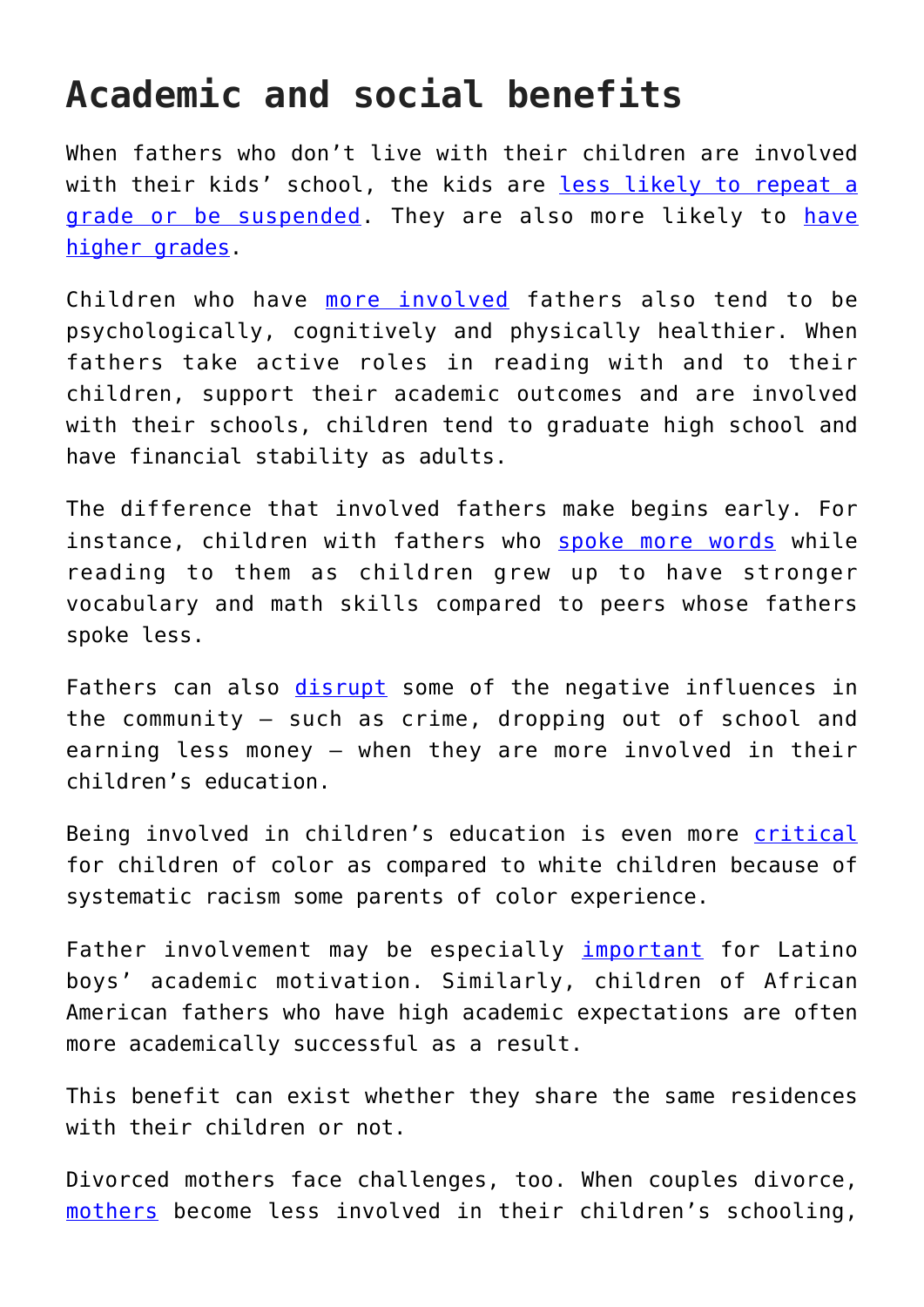usually because of having to work longer hours outside the home.

## **Using tech to bypass drama**

Of course, when divorced dads have conflicts with their children's mothers, it can make it more challenging to stay involved in their children's education. The fathers I spoke with said conflicts with their former spouses often led them to find out about parent-teacher meetings, school activities or extracurricular performances after the fact.

Some fathers sought to work around the conflict by using email or text messages. One father texted his daughter every day because "it's just like you're there." This way, he said, he learned the dates of important tests and how she did on them. He also learned about her swim meets. Another father with younger children said his former spouse let him know about a play his son was in "only 30 minutes before it started."

"Thankfully I have a flexible job and could make it," the father said.

Research shows the benefits of father involvement transcend academics. Some research [suggests](https://journals.sagepub.com/doi/abs/10.1177/0192513X17741921) that these benefits extend to other areas of their children's lives because kids feel good when dads are invested.

Persistence and consistence can be a challenge. One study [found](https://psycnet.apa.org/record/2009-01356-004) that two or three years after a divorce, 22 percent of fathers no longer had contact with their children and only 31 percent saw their children each week.

For all these reasons, I see an urgent need for schools to make sure that fathers are given an opportunity to play a meaningful part of their children's education. Father's Day may come at the end of the school year or when school is out. But that doesn't mean they should be ignored throughout the